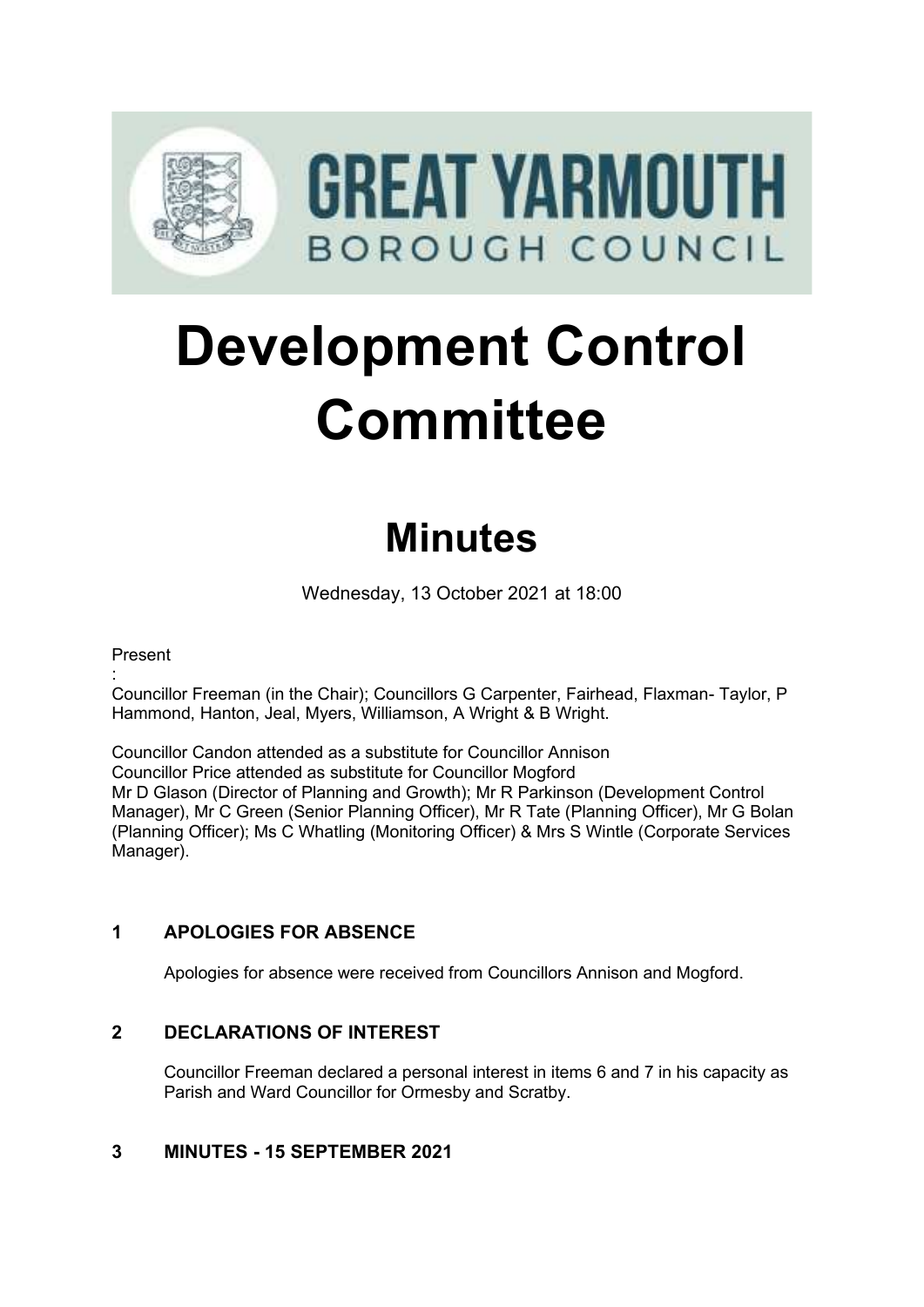The minutes of the meeting held on the 15 September were confirmed subject to the following amendments :-

Item 5 - APPLICATION 06-21-0329-F - POPS MEADOW, GORLESTON

Councillor Williamson commented that he fully supported the recommendations of the Officers, he made reference to the fence which was in obvious need of replacing and suggested that pre coated fencing be considered which would provide for a better finish than galvanised fencing and would be more pleasing to the eye in a conservation area. Councillor Williamson further made reference to the opening times of the facility of 10am until 7pm which in his opinion as restrictive.

Councillor Flaxman-Taylor sought clarification with regard to the opening times of the venue as listed within the pack as 10am until 7pm and asked whether this was both summer and winter opening times, this was confirmed as summer and winter opening times. Councillor Flaxman-Taylor commented that she felt it would be more appropriate to have similar times to that of what was previously agreed for the site of 9am till 9pm. The Senior Planning Officer reported that the applicant had requested 10am until 8pm within their application.

That the recommendation be amended to read :-

RESOLVED :

That application 06-21-0329-F be approved, subject to the following conditions :

(1) The opening and closing times be amended to 10am to 8pm

(2) Replacement fencing details to be submitted and agreed in association with the Conservation Area Officer by November 1st 2021.

(3) Landscape scheme to soften boundary ( to dwellings on southern boundary)

(4) A revised rides and structures layout plan

(5) A plan showing provision of visibility splay

(6) Flood warning and evacuation plans submitted,before any permission is issued [as described at paragraph 10.5 above].

(7) For a temporary period - in order to further assess the impact of the use and safeguard the residential amenities of the occupiers of nearby dwellings and the character of the Conservation Area – subject to Conditions as listed at paragraph 10.6 with the amendment of the existing fencing to be removed and the replacement fencing (to be approved) is to be installed by Easter 2022 (1 March), with visibility splay incorporated therein above and any others considered appropriate by the Development Management Manager including lighting.

#### **4 MINUTES - 22 SEPTEMBER 2021** 4

The minutes of the meeting held on the 22 September 2021 were confirmed subject to the addition of Councillor Fairhead in those present.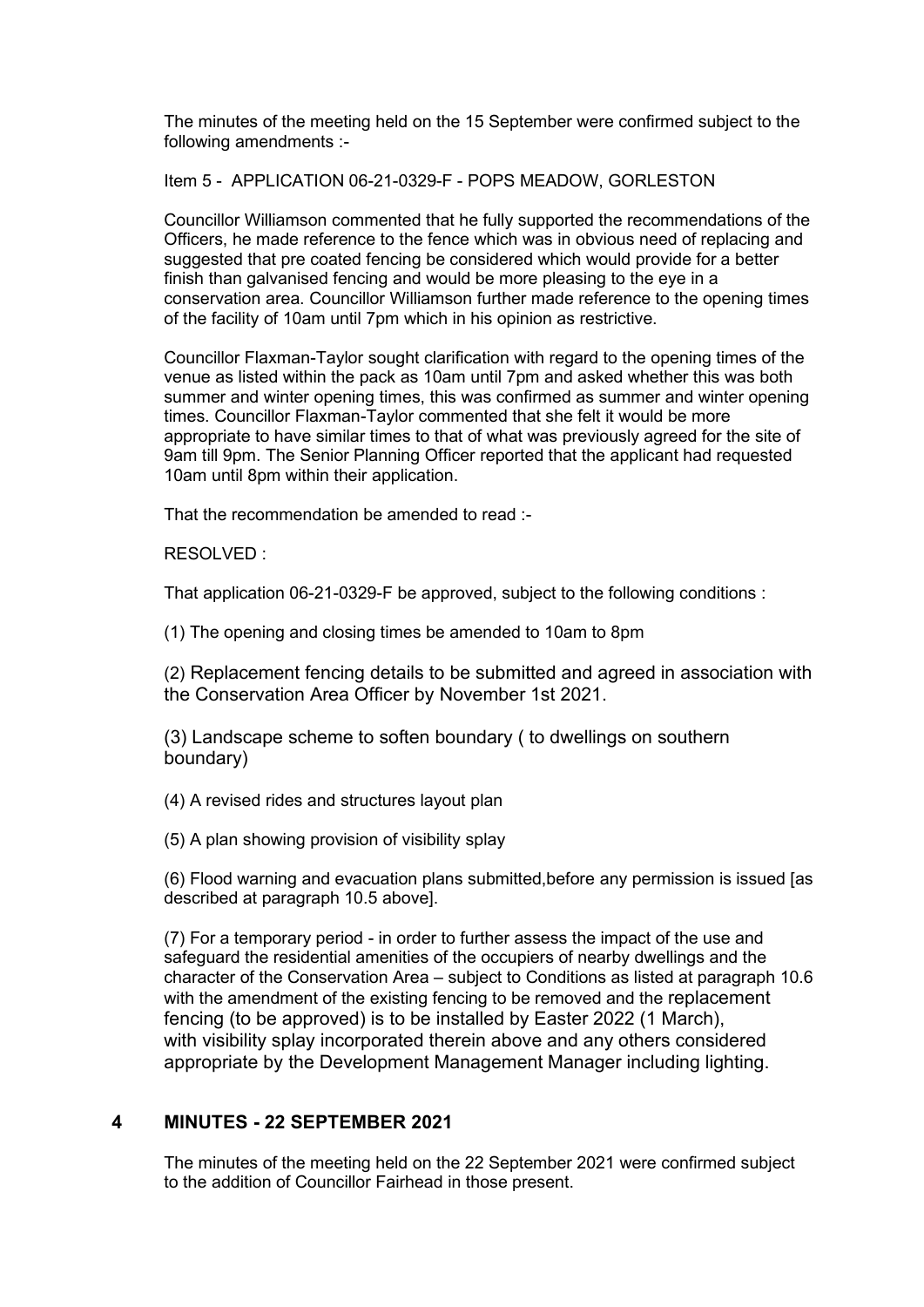#### **5 APPLICATION 06-21-0237-F - 4 BURTONS BUILDINGS, ST PETERS ROAD, GREAT YARMOUTH**

The Development Control Manager reported that the application had been brought to the Committee at the discretion of the Director of Planning and Growth, given local interest in the application.

It was reported that since the Officer's report had been published to the Committee the applicant had confirmed that they had submitted the wrong address on the application form, and the application had been advertised and published as such. It was advised that this discrepancy did not appear to have prejudiced or hindered consultation by the public, stakeholders or local community because the application plans were clear with regard tot he building concerned, nevertheless the discrepancy should be resolved before any decision is issued.

It was reported that Officers had discussed the situation with the Monitoring Officer and proposed to amend the recommendation contained within the report to request that Committee resolve to delegate authority to the Director of Planning and Growth to issue permission once a new round of public consultation is completed.

Councillor Hammond questioned why the application had not been put back out to public consultation again in light of the issue that had been identified.

Councillor T Wright suggested that a site visit be arranged for the Committee to look at the site in question.

RESOLVED :

That application 06-21-0237-F be deferred to allow for a site visit to be undertaken at the application site.

#### **6 APPLICATION 06-21-0627-F - 7 SPRUCE AVENUE, ORMESBY ST MARGARET**

The Committee received and considered the Planning Officers report.

The Planning Officer reported that the application had been brought to the Development Control Committee due to the applicant being an employee of the Borough Council.

The Planning Officer reported that the application before Members sought approval of a side and rear extension, and conversion of the garage. The existing garage is proposed to be converted into a study, and the side extension effectively extends the garage forward to provide an additional store room and new porch access at the side of the house.

The site is within the development limits of Ormesby-St-Margaret and is a single storey bungalow which is typical of properties along Spruce Avenue which comprise a mixture of 2 storey houses and single storey bungalows.

The Planning Officer reported that one letter of concern had been received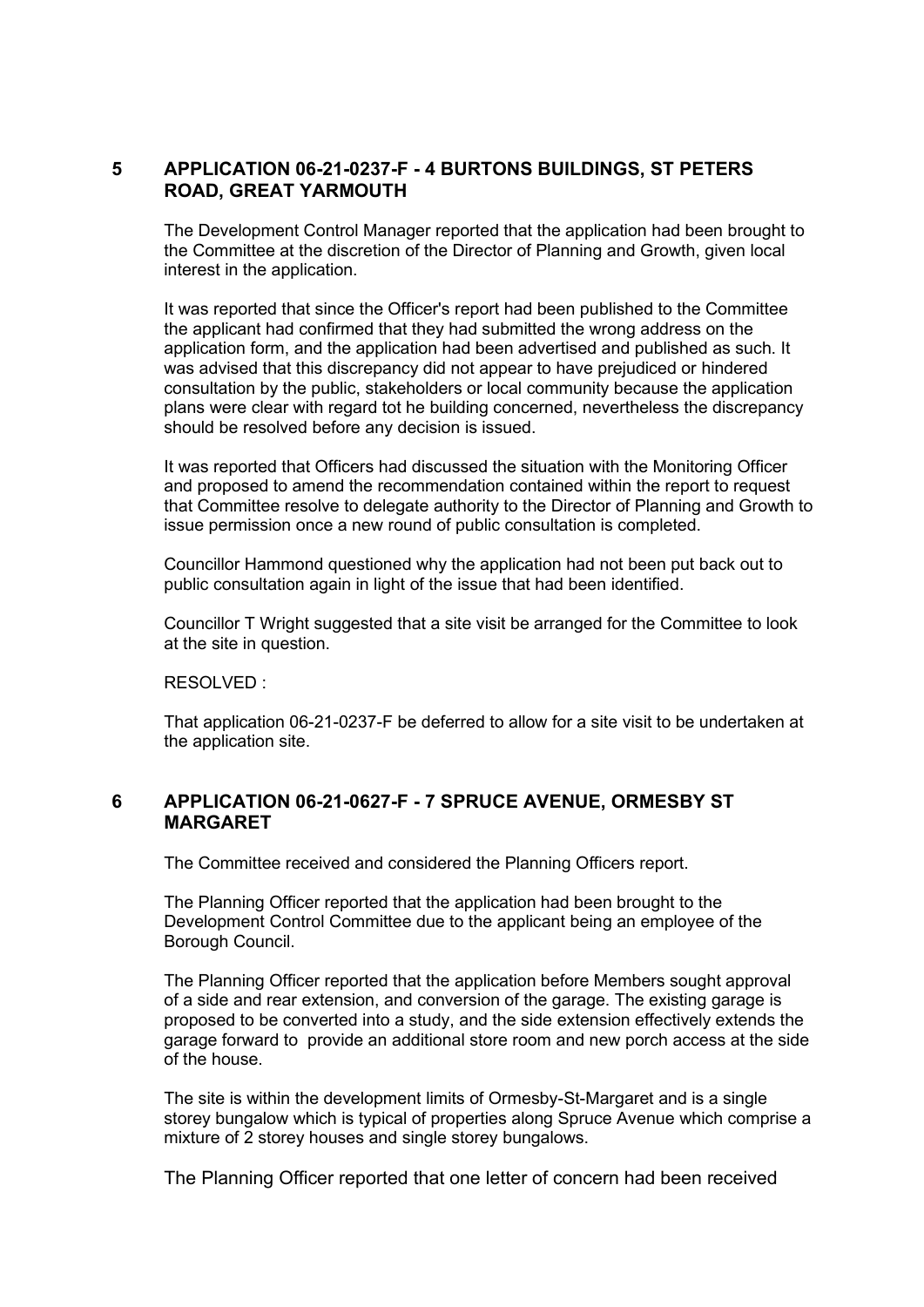from a neighbour who had concerns on the grounds of the following :-

- Boundary issues and possible fence removal.<br>• The window on the front elevation of the propo
- The window on the front elevation of the proposed existing garage extension

looking into their property.

• The toilet – no window has been specified so far for the toilet therefore they assume any fumes would have to be extracted, and are concerned about the

placement of the extractor exit.

• Would this affect us at a later date if we wished to extend to the boundary on our side of the property?.

 The Committee were informed that the Parish Council had since submitted comments on the application and these were as follows :-

- Concern of overlooking from rear windows
- loss of daylight
- loss of parking

The Planning Officer summarised the assessment of the application to the Committee, he advised that as the neighbour who had submitted comments identified, the extension continues to use the same building line as the external wall of the garage which acts as the boundary between no. 7 and 5 Spruce Avenue. This would require notification and potentially negotiation through the Party Wall Act but the loss or otherwise of a shared boundary fence is a civil matter and is not a material planning consideration. Any grant of planning permission woul d not give permission to carry out works on any land or property which is not in the ownership of the applicant.

It was reported that the amenities of neighbouring properties have been considered in the assessment of the application. The proposal does not seek any windows in the North-facing elevation or roofslope running along the boundary with the neighbour at 5 Spruce Avenue, and therefore is not assessed to create any significant detrimental impact from loss of privacy.

The Planning Officer reported in terms of amenity impacts there is not considered to be an unacceptable level of detrimental impact due to the single storey scale and the low-rise profile of the garage roof, and the limited area of the proposed extension which will increase the mass on the boundary to no. 5 to the North. It is not assessed to create any significantly detrimental impact on residential amenity due to a sense of overbearing development or overshadowing.

It was reported that in terms of the queries from the neighbour relating to an extractor fan and where this would extract fumes to. Given that there is not one marked on the plan and it is not assessed that this would create a significant detrimental impact upon the neighbours. However it shall be conditioned that the applicant shall route any extraction through the roof or out of another opening away from the neighbours side to prevent any unneighbourly impact.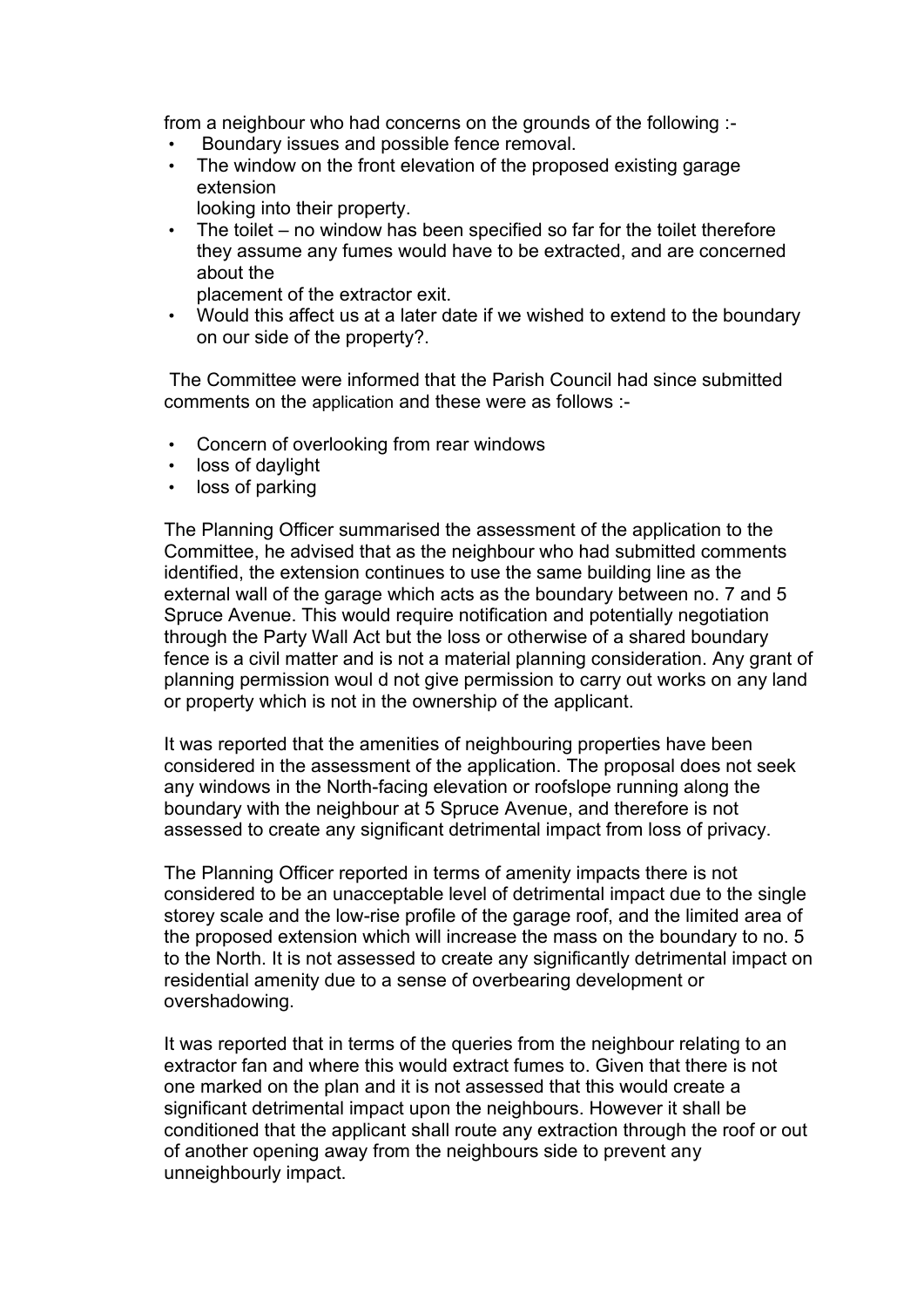It was advised that a planning condition shall be used to ensure that no additional windows or openings are added to the north-facing elevation along the common boundary in order to avoid precluding similar development in the future.

The Planning Officer reported that subject to the imposition of conditions as described, the proposal is considered acceptable as it accords with the policy criteria of HOU18 of the saved Borough Wide Local Plan and the criteria in the emerging Local Plan Part 2 Amenity Policy. The proposal would also not be contrary to CS9 in terms of design and was therefore recommended for approval.

Councillor Myers sought clarification on the wall between the two properties and the WC Extractor fan and raised some concern, although it was noted that this was not a matter that the application could be objected on the grounds of, however it was advised that this formed part of a condition within the recommendation that the Extraction to the WC or other rooms shall avoid the shared boundary wall / side elevation.

Councillor T Wright asked for clarification on the comments received from the Parish Council whether these had been an objection to the application or just comments, it was advised that no formal objection had been received only comments and concerns.

Following a vote it was :

#### RESOLVED

That application 06/21/0627/F be approved subject to the following conditions :-

1. The development must be begun not later than three years from the date of this permission.

2. The development shall be carried out in accordance with the application form and revised plans received by the LPA on the 8th September 2021.

3. The exterior materials to be used in the development shall match those of the existing dwelling.

4. No part of the development shall overhang the boundary.

5. Extraction to the WC or other rooms shall avoid the shared north boundary wall / side elevation.

6. Notwithstanding any relevant Permitted Development rights, there shall be no additional windows or openings added to the north elevation of the extension without the express written permission of the LPA.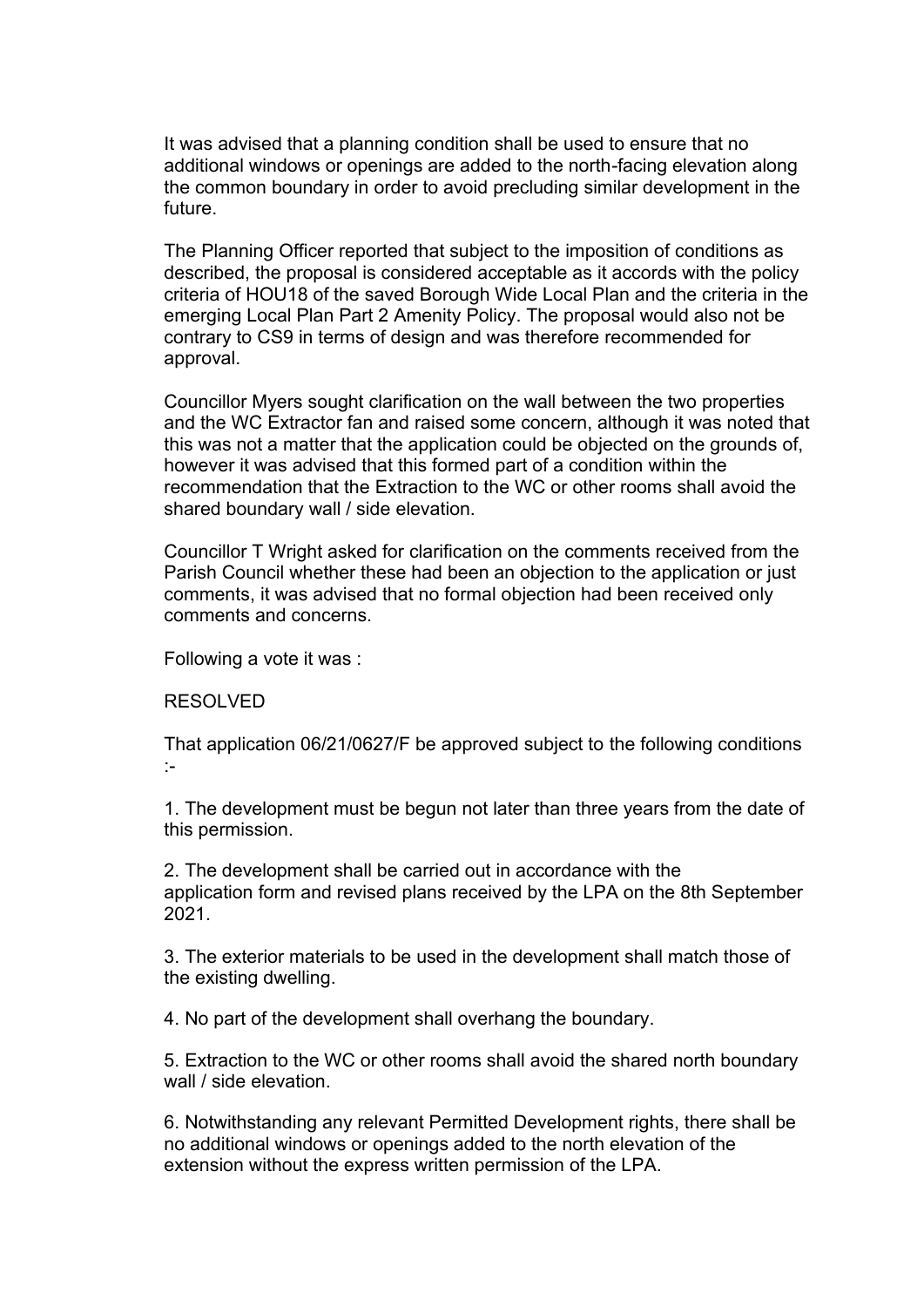And any other conditions considered appropriate by the Development Management Manager.

#### **7 APPLICATION 06-21-0560-F - 4 BRACECAMP CLOSE, ORMESBY ST MARGARFT**

The Committee received and considered the Planning Officers report.

The Planning Officer reported that the application had been brought to the Development Control Committee due to the applicant being an employee of the Borough Council.

The Planning Officer reported that the application before Members sought approval of a first floor extension at 4 Bracecamp Close in Ormesby. The subject dwelling is a two-storey detached brick house set to the north of Bracecamp Close. The dwelling is typical for the area, being of a similar form and style to the other dwellings on the estate. The dwelling sits on the entrance to the estate proper and as such it sits on a larger plot and has increased spacing with neighbours in comparison to dwellings further in the estate.

The proposal was for a first-floor extension to the east of the existing dwelling. It is proposed that the extension would have a flat roof, be clad in cement board cladding and have windows to rooms looking out to the south, east and north.

The Planning Officer reported that one letter of objection had been received from a neighbour who had objected on the grounds of overlooking and loss of privacy. It was reported that an additional letter was received from a neighbour stating that the plans were not viewable on the website. After they were uploaded, the neighbour was informed and invited to comment (on the 9th August 2021), but no further correspondence had been received.

The Committee were informed that the Parish Council had since advised that they had no objections to raise on the application.

The Planning Officer reported that the proposal was considered acceptable in design terms and would not be harmful to the character of the area, and as such would comply with policy HOU18 A.

The Planning Officer reported that the extension included windows on the south, east and northern elevations. The windows to the south would serve the study and look across the road, to the north the windows will serve the ensuite. The dwelling as existing did not have habitable rooms with windows looking out to the east; the proposed plans show a window on this elevation. There is approximately 30 metres separating the eastern wall of no.4 Bracecamp Close and the western wall of no.2 Bracecamp Close. This, in combination with the vegetation screening between the two, would be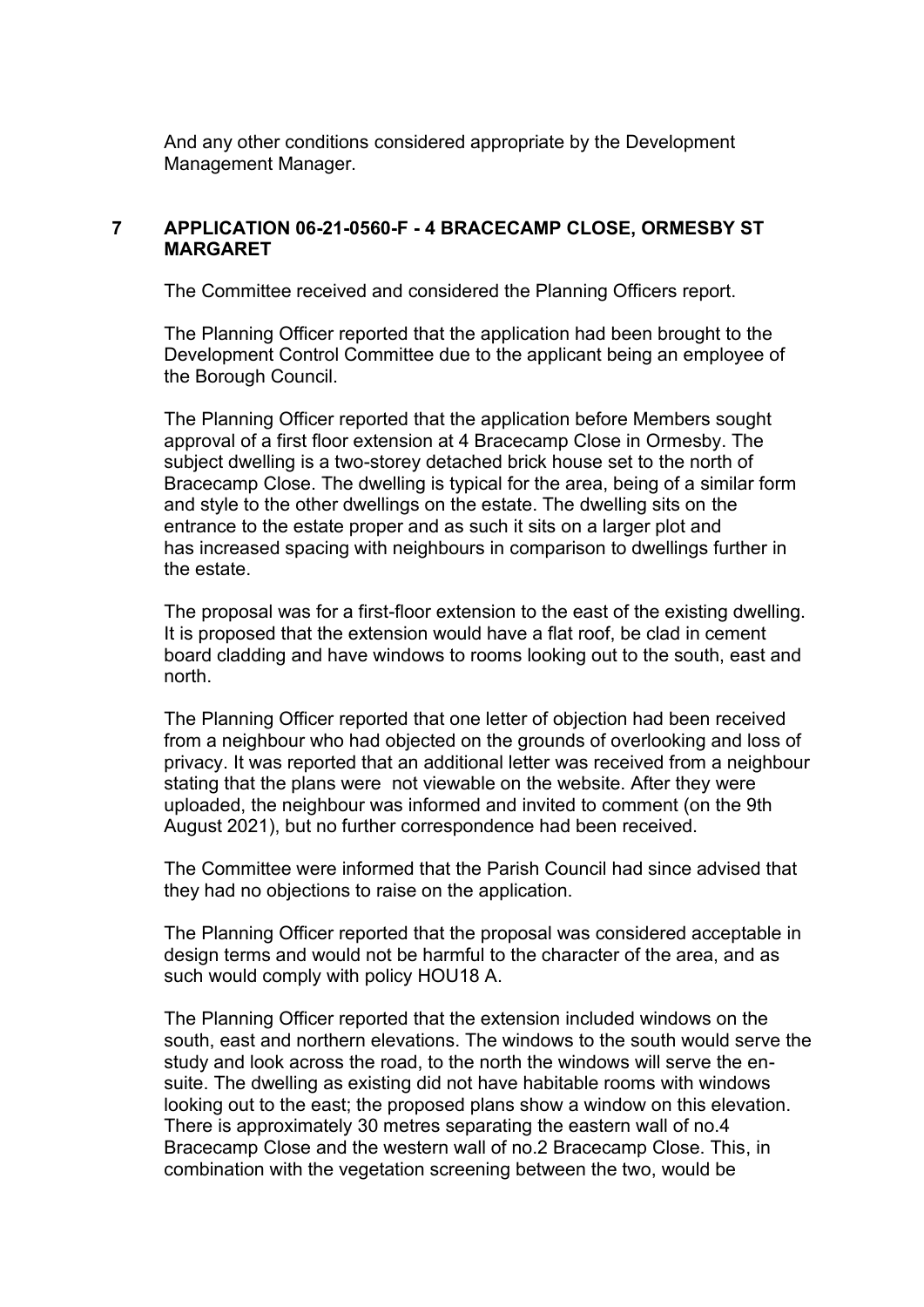considered sufficient enough distance such that significant levels of overlooking should not occur.

It was advised that the window on the eastern elevation would allow partial views over toward the objector's property (6 Symonds Avenue). The distance between the proposed window and the south-eastern elevation of the objector's property is approximately 41.5 metres. Given the obscure angle and distance, significant overlooking is not expected to occur. Moreover, to mitigate concerns regarding overlooking, the windows to the en-suite can be conditioned to be obscure glazed to a standard equivalent to Pilkington Level 5 and to be partial-opening only (i.e. limited to a 45 degree opening from the interior plane).

Due to its siting and distance from the neighbouring properties, it is considered that the proposal would not create an overbearing impact or significant overlooking of the neighbouring properties. As such the application is compliant with policy HOU18 B and emerging policy A1.

The Planning Officer reported that as there are protected trees on site a condition should be used to ensure there are no materials stored, access created, or other works undertaken within the trees root protection area / canopy spread without prior written approval.

It was reported that to be mindful of the proximity to neighbouring dwellings it would be considered appropriate to condition the hours of construction to limit any adverse impact on neighbours.

The Planning Officer reported that the application was recommended for approval subject to conditions as detailed within the Planning Officer's report.

Councillor T Wright made reference to 4.11 within the report and raised some concern with regard to the trees that were of a protected status.

Councillor Price asked how the hours of work could be restricted, and he was advised that these were to be conditioned as part of the the recommendation.

Councillor Jeal made reference to the window that had caused some concern to the neighbouring property and suggested that this could be a glazed window, however it was advised that this window was approximately 45 meres away from the neighbouring property so of a sufficient distance to not cause any overlooking and this room was to be a proposed bathroom so would include a glazed window.

Following a vote is was :-

RESOLVED :

That application 06/21/0560/F be approved subject to the following conditions :-

1) 3-year time limit